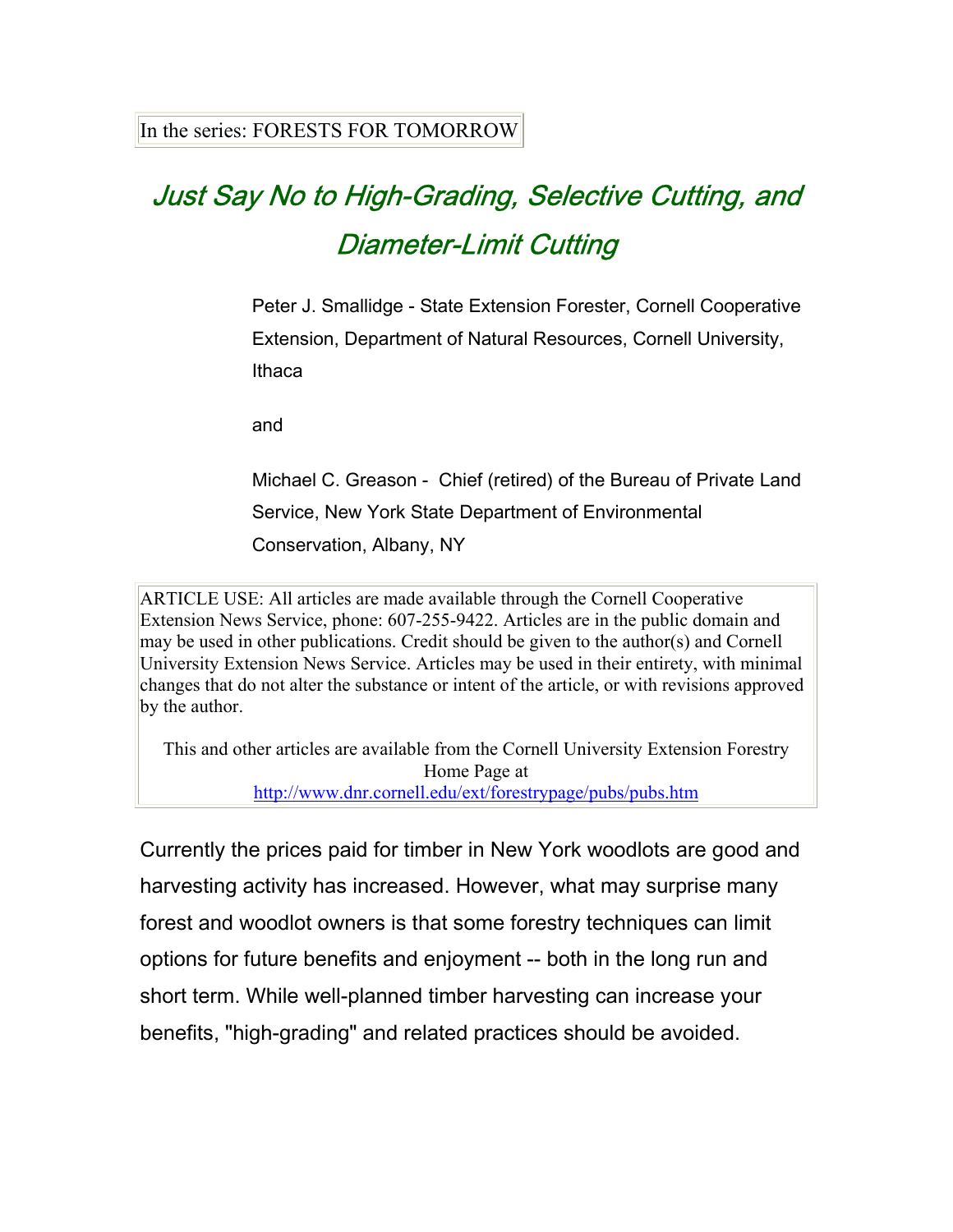Cutting the best trees (those of highest value) and leaving the low value, often diseased or malformed trees, is too common. This type of forestry is called high-grading, where the highest grade (or value) trees are removed. By cutting only the largest and most valuable trees you remove those best suited to that site. The trees that are less well adapted remain as the next forest and the seed source for future forests. The financial gain of high-grading exist only briefly, yet ownership objectives can be sacrificed for decades. A similar analogy from livestock is the farmer or stable manager who shoots the blue ribbon bull or winning race horse and uses the losers for breeding stock. The quality of the herd, just as the quality of the forest and woodlot, declines rapidly!

In addition to high-grading, similar practices exist with different names. High-grading is often disguised under the name of "diameter-limit cutting". This is a practice that removes all trees above a certain minimum diameter. In some rare situations diameter-limit cutting is appropriate. For example, if old pasture trees are shading the growth of young hardwood saplings. Often however, diameter-limit cutting removes trees of commercial value (say above 12 or 14 inches in diameter) before these trees can attain a more valuable size and add seed and seedlings to the forest. Selective cutting is another technique where high-grading can occur. Selective cutting (generally not recommended) differs from the selection system of silviculture (a legitimate technique). Selective cutting, as commonly practiced, involves selecting the highest quality trees and cutting them. (Technical note: selective cutting by definition can include other activities such as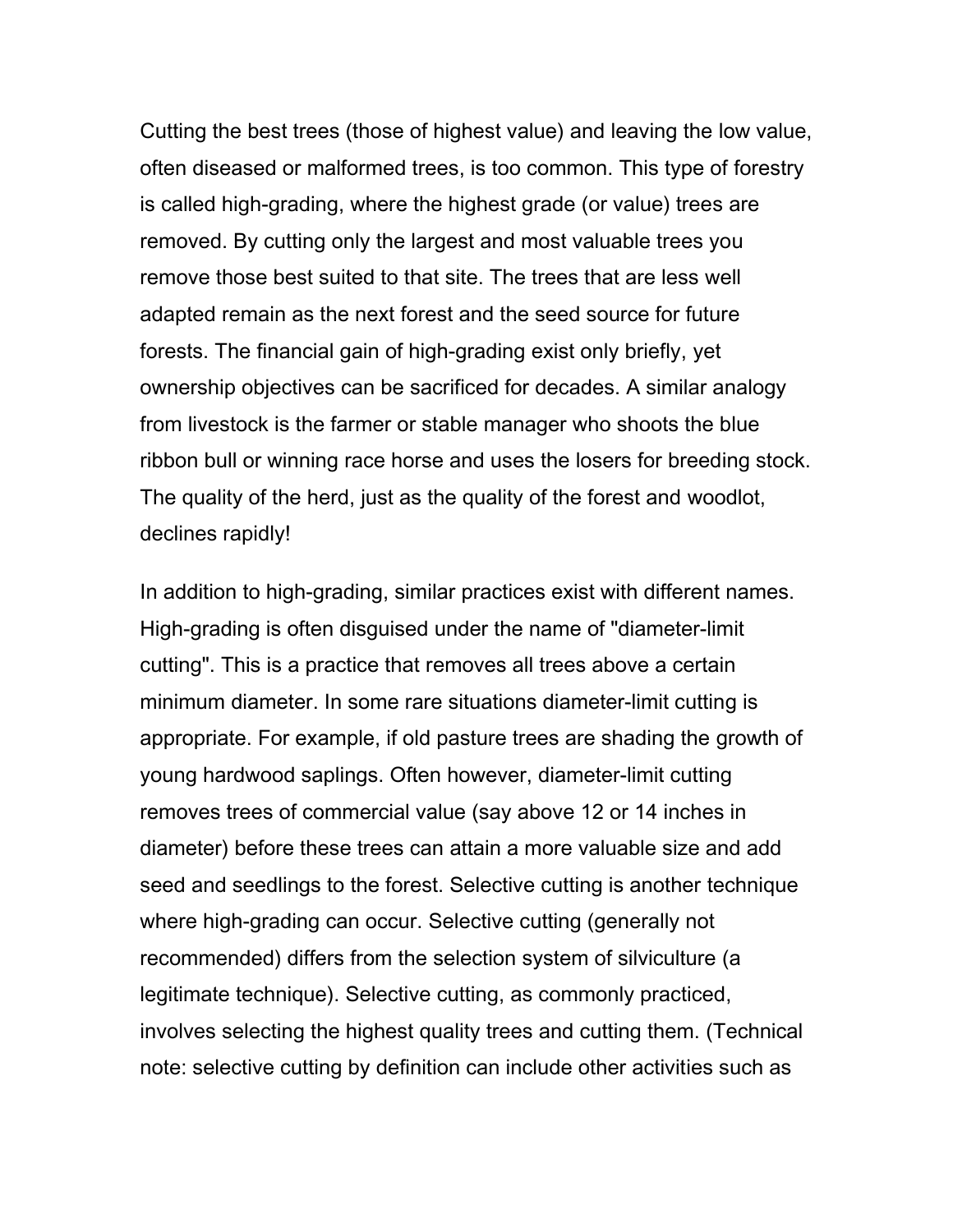improvement cuts) The selection system involves someone professionally trained in silviculture to select trees from all age and size classes, both high and low quality to produce an uneven-aged forest. Diameter-limit cutting and selective cutting are often rationalized by arguing to remove the bigger trees so the smaller trees can grow. However, the smaller trees may be undesirable species, poor form, or poor heath. By any name, high-grading degrades the value of the forest regardless of the "logic" used by foresters or loggers trying to make a quick buck.

Why does high-grading happen? A common cause for high-grading is greed to maximize immediate profits. Beginning in the early 1970's, demand for high-value timber increased and sawmills could pay more for certain species. Thus, markets for high-value trees grew stronger while markets for low value trees did not. Further, it costs about the same amount of money to cut and haul a \$10 tree as it does to cut and haul a \$300 tree of the same size. Another factor is that taxes on forest land not under the NYS 480-a Forest Tax Law can create financial hardships that encourage landowners to maximize immediate profits. The result is that more immediate profit is gained by cutting only the highest value trees, but left behind is a legacy of low quality trees and under-productive forests. This knowledge helps explain high-grading, but doesn't excuse it.

What are the consequences of high-grading, is it really that bad? One result is that the trees that are left behind won't grow as quickly as better quality trees and the time until the next harvest is lengthened. In addition, the next harvest will remove the low quality trees previously left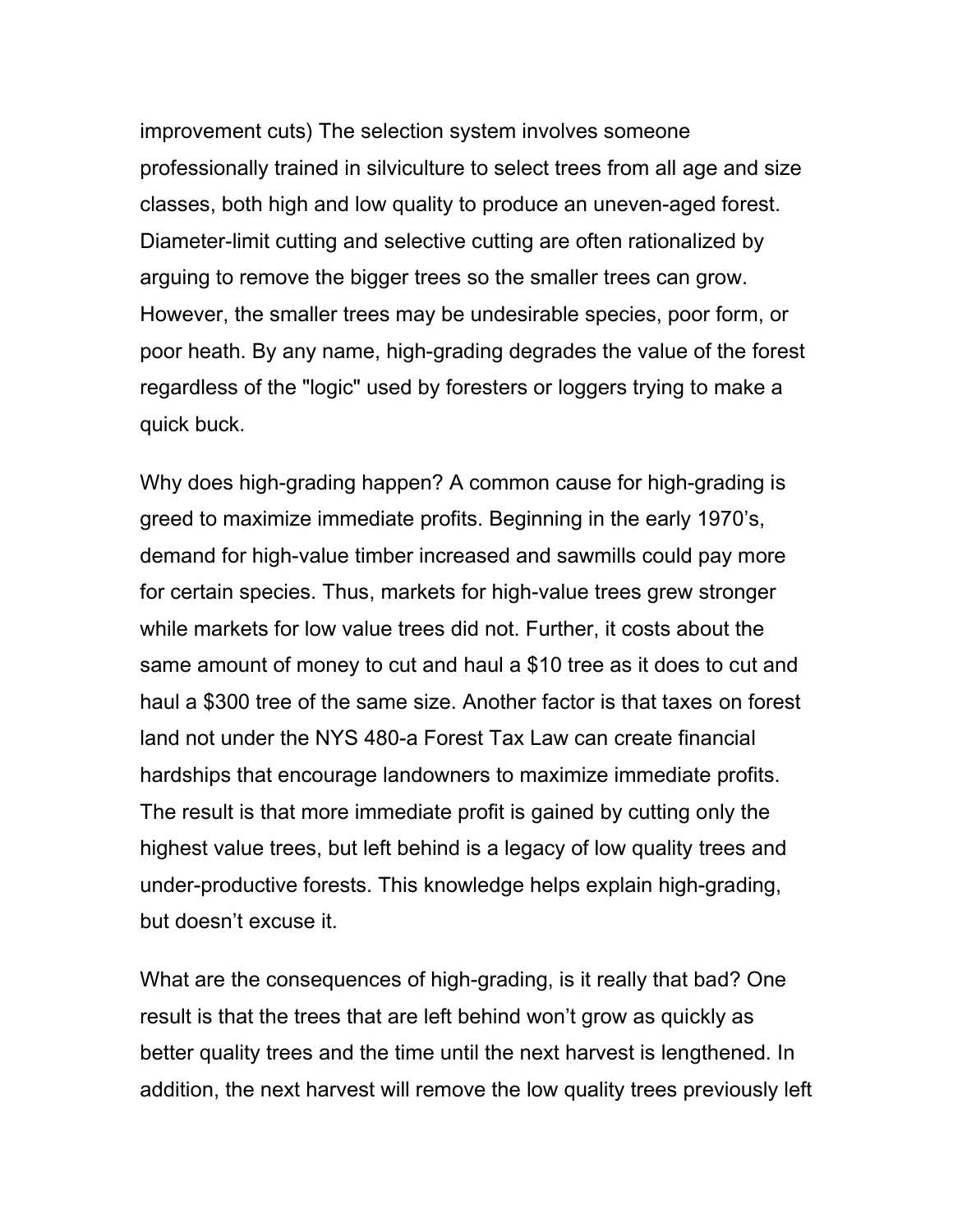so the value at the next harvest will be reduced. If you magnify the practice of high-grading across a region, assuming the demand for wood products remains steady, then more acres must be harvested to meet the demand. While timber harvesting is not bad, accelerated harvesting is not in the best interest of our natural resources and conflicts with a growing demand by the public for accountability of natural resource management. As the value of the land to produce timber crops decreases, the incentive to subdivide and develop increases.

So what can you do to avoid high-grading? One step is to work with competent and professional loggers and foresters. When you select a new refrigerator or car you likely consider several features, including price, reputation, service after the sale, and other long-term benefits. Similarly select your forester and logger. Ask for references, find out if the forester participates in continuing education programs and whether the logger has completed the "Trained Logger Certification" program, make a visit to forests or woodlots where they have worked, and know that the best price may not provide the best treatment for your land. The logger who out bids his competitors for a timber sale by a few percent may be more efficient or may not devote enough effort to ensure your property is left in good condition. Similarly the forester who promises you maximum short-term profit likely doesn't have in mind the best interests for you and your land. The consequences of selecting an incompetent forester or logger will exist longer than a bad choice on a refrigerator.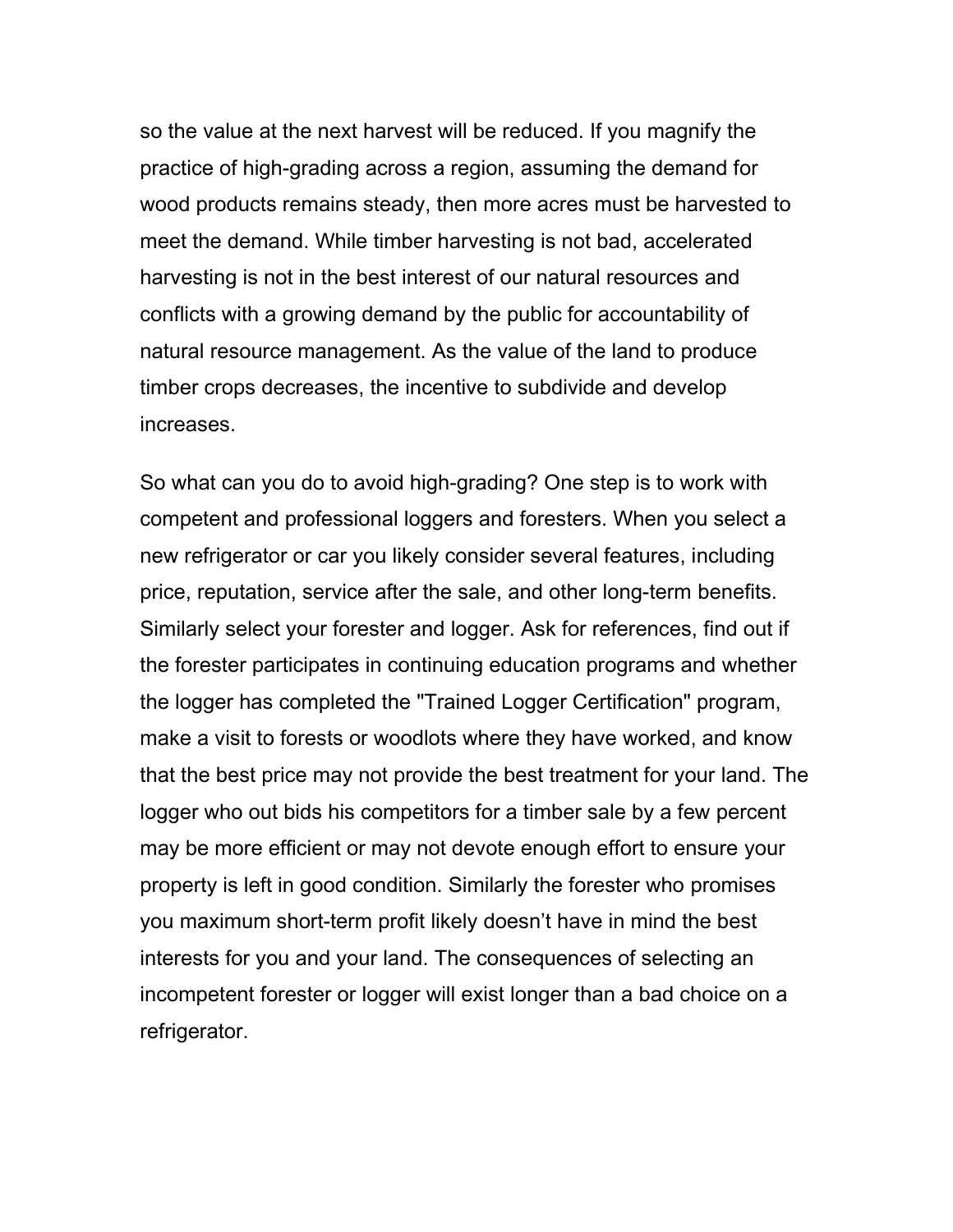Another step to avoid high-grading is to have a written management plan. Your management plan will state your objectives and help keep you on track. The harvesting schedule in your management plan will help you decide when harvesting is appropriate. Just because a forester or logger offers to cut your timber doesn't mean it's the best time for your interests. The value of trees increases greatly as trees get bigger, and it's probably a safe assumption that good markets will continue to exist for high quality trees (although markets fluctuate).

Third, look for creative solutions to remove the low value trees at the same time the high value trees are harvested. A harvest that removes high-value and low-value trees provides financial benefits from the highand low-value trees and improves the quality of the residual forest. One way is to have the forester mark and the logger skid the low value trees to the log landing. Then you can cut them yourself for firewood, or sell them to a firewood processor. This will require extra effort on the part of the logger and forester, which means you might not make as much money, but the benefits, including even greater profits, will exist a few years down the road.

Finally, get assistance from unbiased people to help you develop longterm objectives and management plans. Master Forest Owner Volunteers are forest owners trained through Cornell Cooperative Extension to provide nontechnical assistance to forest owners. They can help other you think through your management objectives and provide sources of information. Also, NYS Department of Environmental Conservation professional foresters are available for free consultation and can provide technical expertise and guidance on forest